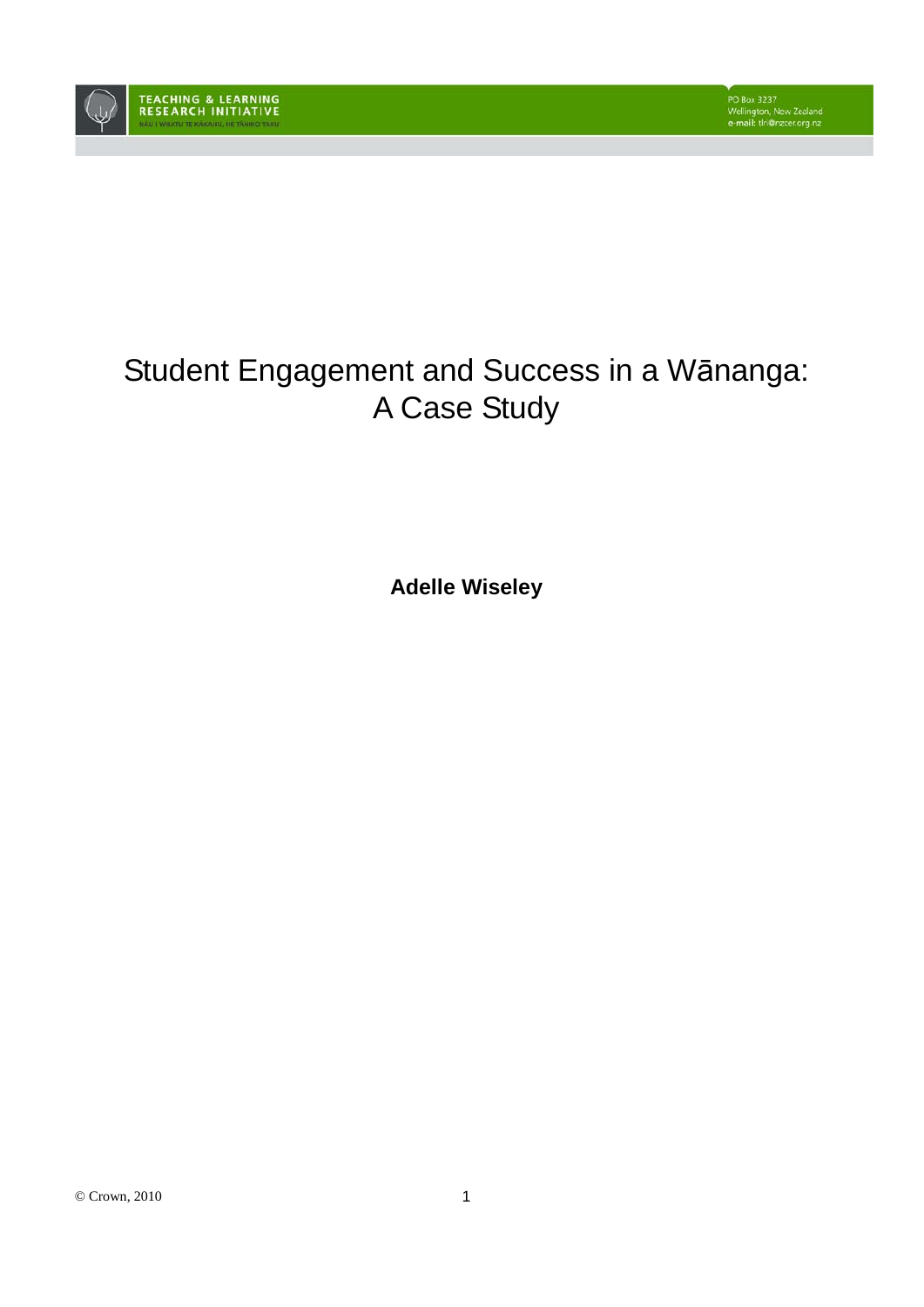## **Abstract**

This case study sought to detail results from one scale and related items based in one phase of a project funded by the Teaching and Learning Research Initiative (TLRI). The national study in which this research was based included nine institutions, of which Te Wānanga o Aotearoa was one. Te Wānanga o Aotearoa is a Māori-led tertiary institution, multi-sited with a national spread, and has been in operation as a wānanga since 1994. Te Wānanga o Aotearoa is one of three wānanga in New Zealand. In these three institutions, students learn within a Māori learning environment based on Māori values, traditions and customs. This is what makes wānanga uniquely different from other mainstream tertiary institutions. The vision of Te Wānanga o Aotearoa is education for all people, particularly Māori. This vision includes every learner being able to access educational opportunities, exercise choice, and achieve his or her full potential. This means the rewards for educational investment must be both personally satisfying and educationally relevant for the students enrolled. This commitment to improving educational outcomes for Māori and other New Zealanders is central to the organisation's intent. The underlying premise of education at Te Wānanga o Aotearoa is that learning and knowledge provide a vehicle for positive cultural, social and economic transformation.

Within the larger study, a great deal of data were produced. For the case study reported in this paper, it was decided to concentrate on the most useful data for the institution at this time, which was the data on the interactions between students and kaiako (teachers). This was an informed decision based on the current institutional focus of supporting and growing the capability and capacity of kaiako (teachers). Therefore, this paper looks specifically at teachers and teaching and how these relate to student engagement—that is, at the influence of kaiako on student engagement within Te Wānanga o Aotearoa. The focus is on transactional engagement and the indicator "students and teachers interact constructively", and the paper seeks to address the question: "How do kaiako influence engagement?"

The paper reports the results and discusses the influence of kaiako on student engagement. The analysis relates to question 2 (transactions within the institutional setting: teachers and teaching). The scale consisted of 26 items that related to teaching and (a) whether students found the items (questions) important, and (b) whether or not students felt their expectations were being met by the institution.

Of these 26 items, students reported that Te Wānanga o Aotearoa was performing well and meeting their expectations on six items. Teachers:

- make themselves available to discuss students' learning with them
- are enthusiastic about their subject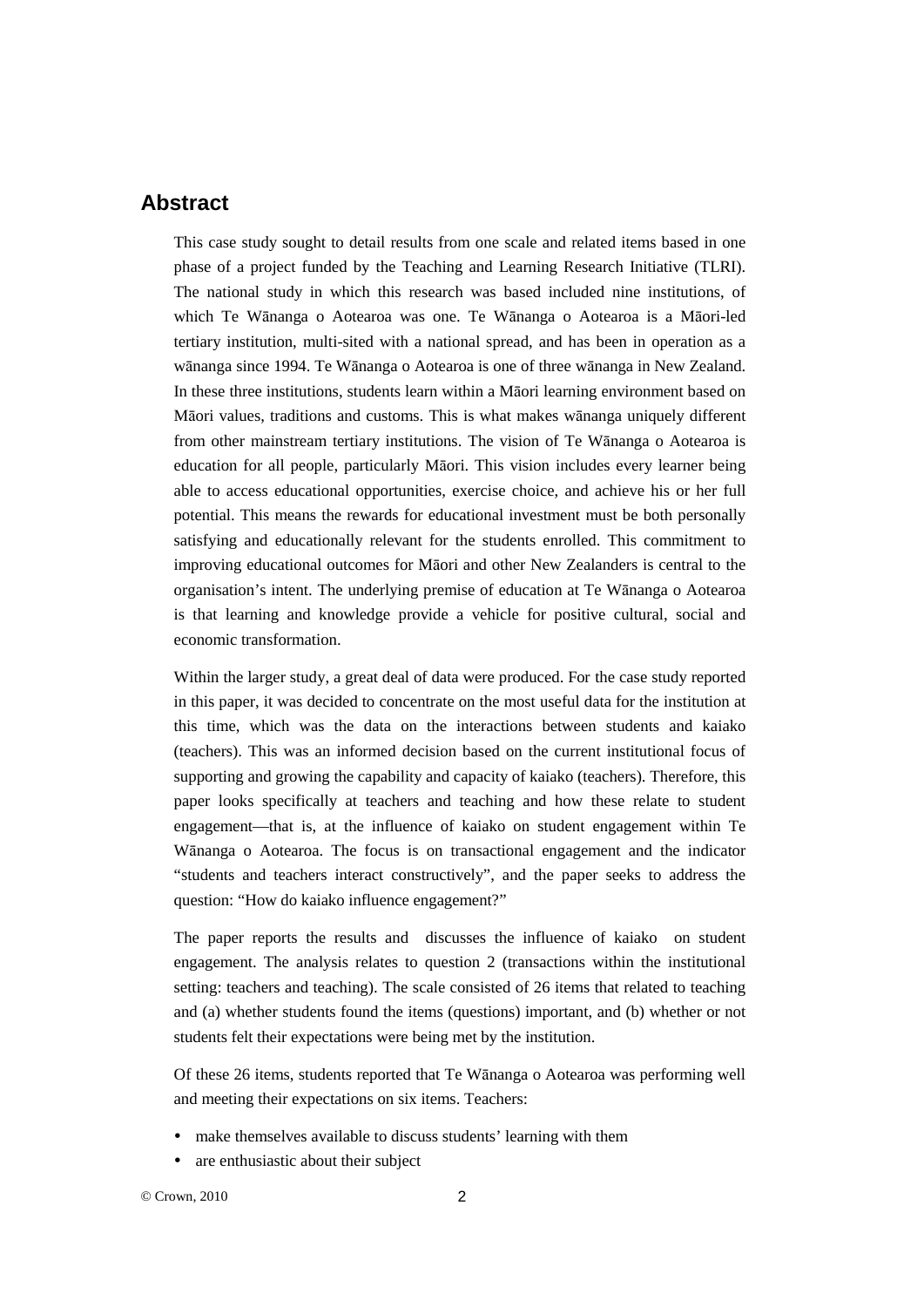- encourage students to work independently
- encourage students to work with other students
- provide contacts for people to get help
- create a pleasant learning environment.

Areas that may need more attention from the institution are the areas students deem a practice important but where they also report that the institution is under-performing. For Te Wānanga o Aotearoa, students reported this position on three these 26 items: that teachers:

- provide feedback that improves learning
- teach in ways that help students learn
- enable students to use subject knowledge in practice.

The literature states that the kaiako is a key to successful student engagement. Based on this, the paper proposes that kaiako need a set of specific skills and related training in order to positively affect student engagement. To ensure that kaiako have these key skills may require internal and external training, and the institution should encourage this.

#### **Introduction**

Te Wānanga o Aotearoa is a multi-site, Māori-led tertiary institutionwhich delivers programmes nationally. It has been in operation as a wānanga since 1994. Te Wānanga o Aotearoa is one of three wānanga in New Zealand. Along with Te Wānanga o Raukawa and Te Wānanga o Awanuiarangi, Te Wānanga o Aotearoa seeks to advance Māori knowledge. These institutions reflect an idea articulated by De Silva (1993, p. 58) that "perhaps the most effective method of education for indigenous peoples is that provided by separate institutions which are run by, and for, indigenous peoples". In these three institutions, students learn within a Māori learning environment based on Māori values, traditions and customs. This is what makes wānanga uniquely different from other mainstream tertiary institutions.

The vision of Te Wānanga o Aotearoa is education for all people, particularly Māori. This vision includes every learner being able to access educational opportunities, exercise choice, and achieve his or her full potential. This means the rewards for educational investment must be both personally satisfying and educationally relevant for the students enrolled. This commitment to improving educational outcomes for Māori and other New Zealanders is central to the organisation's intent. The underlying premise of education at Te Wānanga o Aotearoa is that learning and knowledge provide a vehicle for positive cultural, social and economic transformation.

The traditional ethos of the New Zealand tertiary landscape has been undergoing a major appraisal in recent times, largely triggered by changes to the way that tertiary institutions receive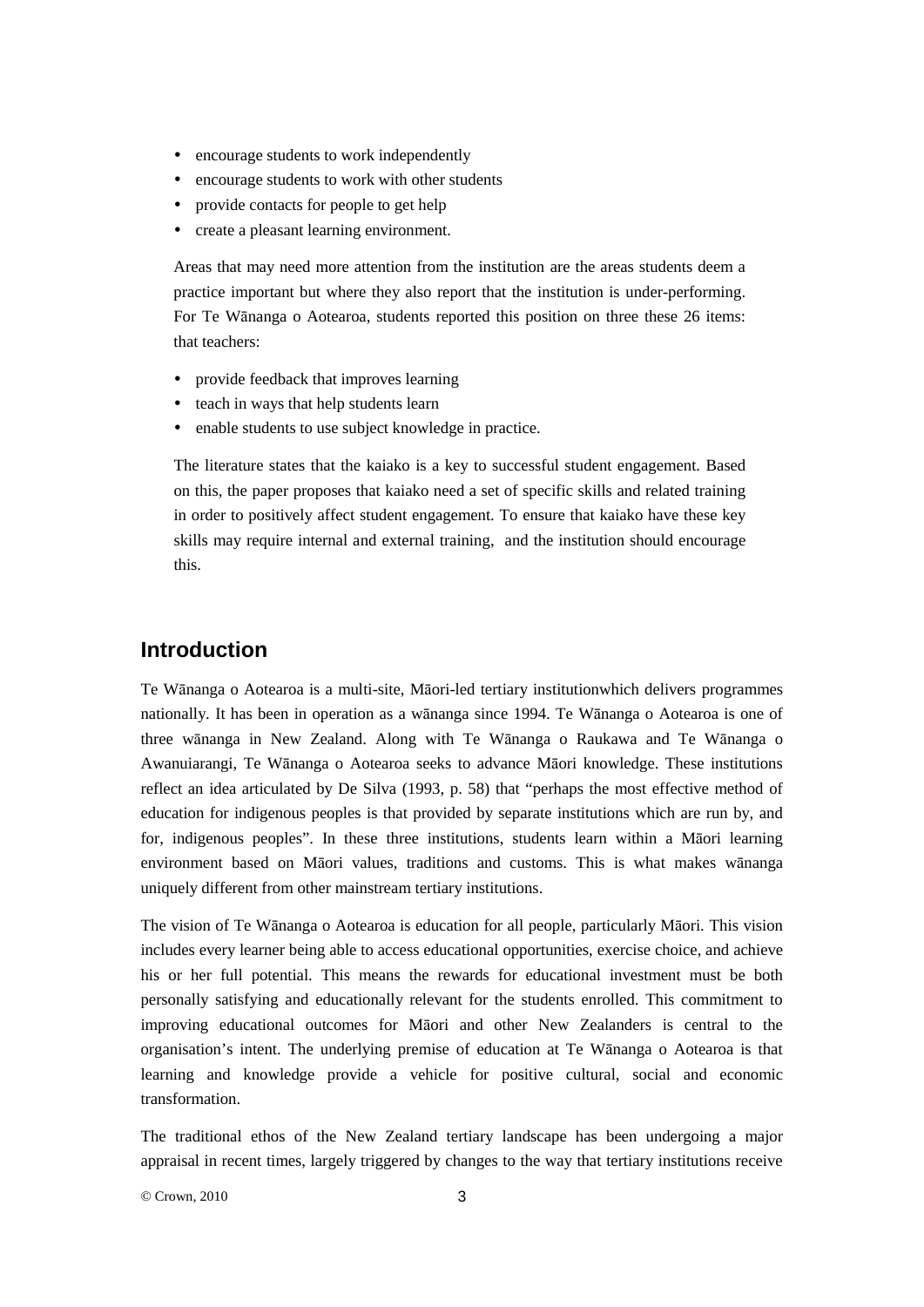government funding. The pool of government funding is highly contested by tertiary institutions including universities, polytechnics and wānanga, and is increasingly contingent on outcomes, including retention of students. This is leading to greater competition among institutions along with a demand for public accountability. Tertiary institutions now have to comply with designated performance indicators to secure funding. These changes to higher education funding policies mean tertiary institutions have had to reassess their current models of practice and instigate shifts in focus; that is, they have to ensure higher retention rates for students. One way of doing this is through positive student engagement.

Te Wānanga o Aotearoa receives direct government funding for its students, so it is in the institution's best interests to increase student engagement, and ultimately retention. Therefore, the institution needs to pay particular attention to factors that influence student engagement.

## **The problem**

There is increasing pressure for tertiary institutions to retain their students. It can be assumed that the way to do this is engage students effectively, making this a critical area for investigation. Understanding the distinctive needs of the student demographic and how to support them more appropriately has become increasingly important in order to engage the students. This institution has a unique demographic with a high number of indigenous and adult students within its student body. To engage students successfully, the institution must try to identify the factors that affect this unique student demographic when it comes to matters of engagement.

Even more beneficial for the institution when addressing this issue would be to proactively identify influences that increase engagement, rather than use a deficit theory and reactively identify factors that lead to lack of engagement or withdrawal. If factors that increase a student's ability to be engaged are identified, they may be able to be used to increase student engagement, and this will potentially lead to an increase in the retention rate of students which is in the best interest of the institution, the students themselves, and the communities they serve.

#### **Definition and key question**

"Student engagement" in tertiary education has been well researched since the 1990s, but it is not a simple construct. Student engagement has at least two general meanings (Chapman, 2003). One emphasises the degree of willing student compliance with organisational and subject rules, values and processes. The other focuses on "students' cognitive investment in, active participation in and emotional commitment to their learning" (Zepke, Leach, & Butler, 2008, p. 1). It is this second meaning that is adopted for this case study.

This case study was one of nine completed as part of a project "Learning environments and student engagement with learning in tertiary settings" funded by the Teaching and Learning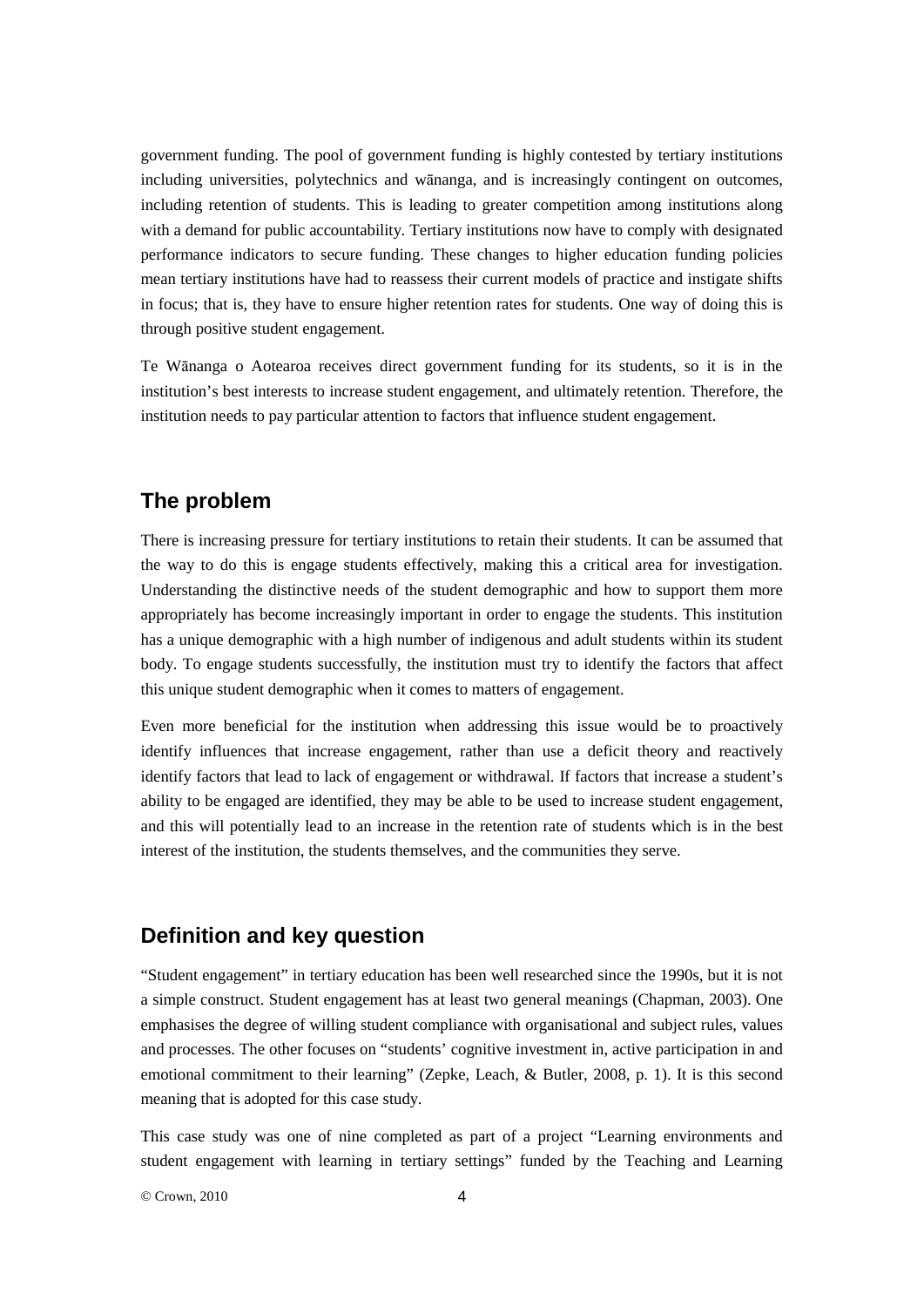Research Initiative (TLRI). This paper focuses on student engagement and the indicator "students and teachers interact constructively", as identified in the conceptual organiser for student engagement (Zepke et al., 2008), and seeks to address the question: "How do kaiako influence engagement?"

## **Significance of the study**

The overall study is nationally significant as the success of students in education is a goal of most tertiary institutions within New Zealand. Increasing positive student participation in tertiary education will ensure that the participation and follow-on contributions of these people is maximised for the overall benefit of individuals, their communities and the country as a whole. Positive student engagement has potential to significantly increase retention of students, and therefore institutional retention rates.

This case study, set within the larger study, is unique in that the setting for this investigation is an indigenous tertiary institution. The findings are thus beneficial for the institution, Te Wānanga o Aotearoa, by identifying the key factors associated with engaging their unique student population. This in turn will make persisting with tertiary education a more realistic option for students. This is significant since engagement, and therefore retention, is viewed as a critical indicator of a tertiary institution's performance and influences the revenue provided through government funding.

In gaining a better understanding of how to engage students in tertiary education, the applications of the findings are of benefit to current and future students. The benefit being that students are able to remain engaged in education, experience success, and use this as a foundation for individual and community transformation.

#### **Limitations of the study**

One limitation is that the data were collected at one time in the history of Te Wānanga o Aotearoa. Hence, it could be said that the study captured only some of the many factors affecting engagement of students at the wānanga. Some may argue that sufficient information is not gained in a single snapshot study to provide credibility of findings. The aim, however, was to capture an initial response to questions asked within a limited time frame.

A second limitation is that, in this case study, the students were from one institution only, and one that has unique characteristics. So, it could be suggested that the results are only applicable to this tertiary institution. However, the findings will be compared with those of the other institutions in this study, and thus can be used to identify general guidelines to help institutions improve student retention; however, it is also clear that individual institutions face specific engagement issues, often based on their particular population of students.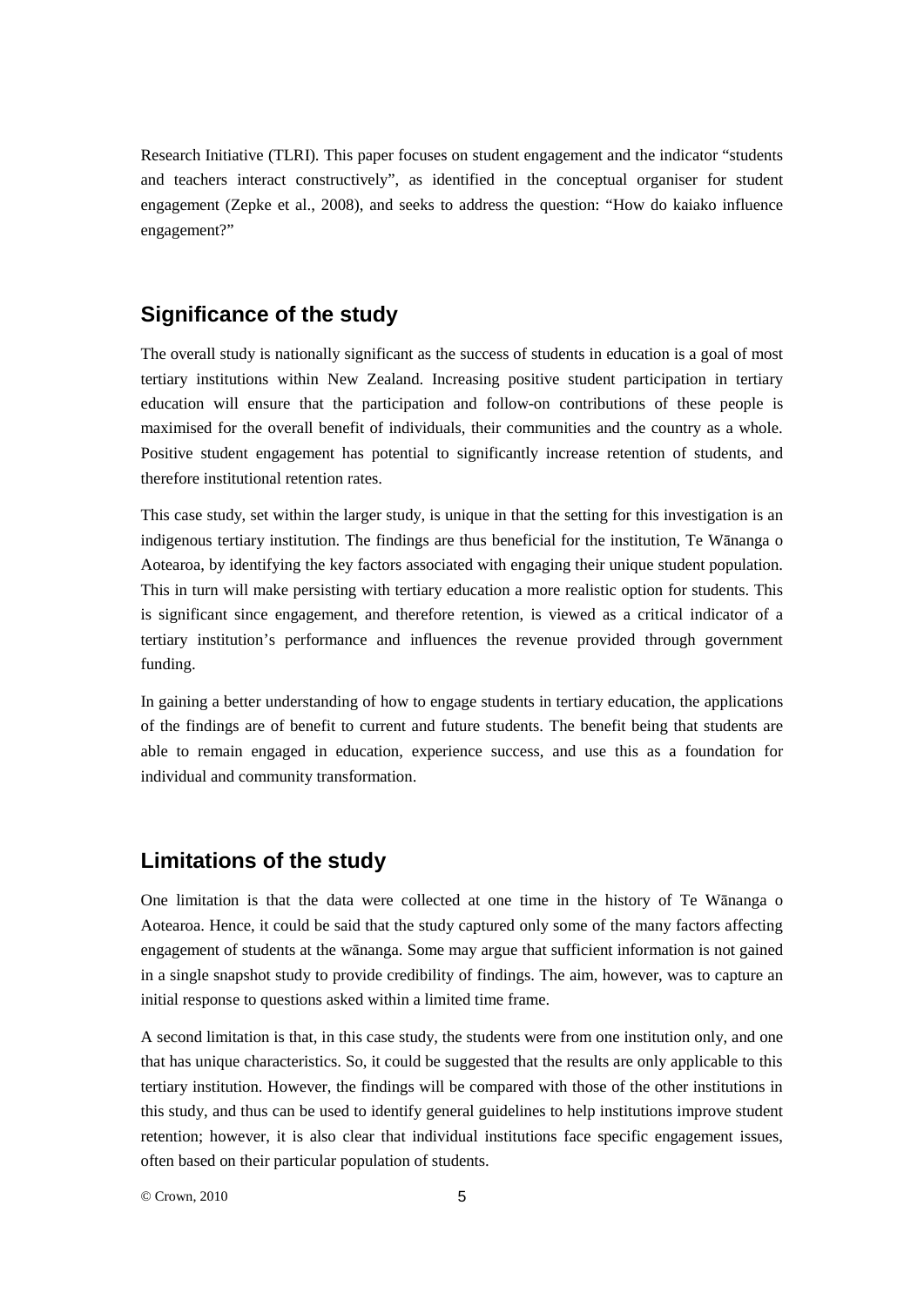A third limitation is that the survey sample was small. Every attempt was made to gain a wide cross section of views from respondents with a wide range of backgrounds and experiences. However, the views elicited are likely not to be exhaustive.

Despite these limitations, this study makes a significant contribution to knowledge regarding the engagement of students.

#### **Engagement literature related to kaiako/student interaction**

Engagement of students can be a perplexing problem for providers of tertiary education. The matter of student engagement has received considerable attention in recent years (Hu & Kuh, 2003; Kuh, 2001; Pascarella and Terenzini, 2005) as researchers attempt to identify the factors that have a positive influence on the engagement of students within the tertiary setting.

A frequently researched aspect of the transaction strand of student engagement focuses on the interaction between students and kaiako. It has been reported that many students find it difficult to become engaged with tertiary education and often rectifying this is linked to the kaiako. The difficulty students have in becoming engaged is often reported as being related to issues regarding unfamiliarity with the environment and the systems governing that environment (Rendon, Jalomo, & Nora, 2000). An extension of this is that often students do not perceive engagement as taking the initiative themselves, but instead as someone else takes an active role in assisting them. Hence, the kaiako/student interaction becomes critical when relating to matters of student engagement.

In their extensive literature review, Kuh, Kinzey, Buckley, Bridges, and Hayek (2006) place teaching and teachers at the heart of engagement. More specifically, interpersonal relations with the teacher can be crucial for the successful engagement of a student (Kuh, Pace, & Vesper, 1997; Stoesz, 1989). For example, a study of non-persisting doctoral students found that almost one half of these students cited a poor relationship with the teacher as a significant reason for their exit (Jacks, Chubin, Porter, & Connolly, 1983). Similarly, other studies showed the most common reason for students not engaging in, and therefore leaving a programme, was dissatisfaction with the way their tutors approached teaching (Appleby, 2004; Fingeret & Daine, 1991; Pascarella et al., 1997). Relationships with the kaiako are important to tertiary students. The relationship with the kaiako creates a safe learning environment in which students can flourish (Watters, 2003; Wiseley, 2009).

Pascarella and Terenzini (1979) examined the level of formal and informal contact between faculty (departments and staff) and students in their first year of tertiary study. The study supported the notion that more informal contact outside of the classroom between students and department staff had a positive effect on engagement of students. In many ways, this interaction, where students can feel comfortable sharing their thoughts and information with institutional staff, appears to fuel student desire to achieve and encourages feelings of belonging and connection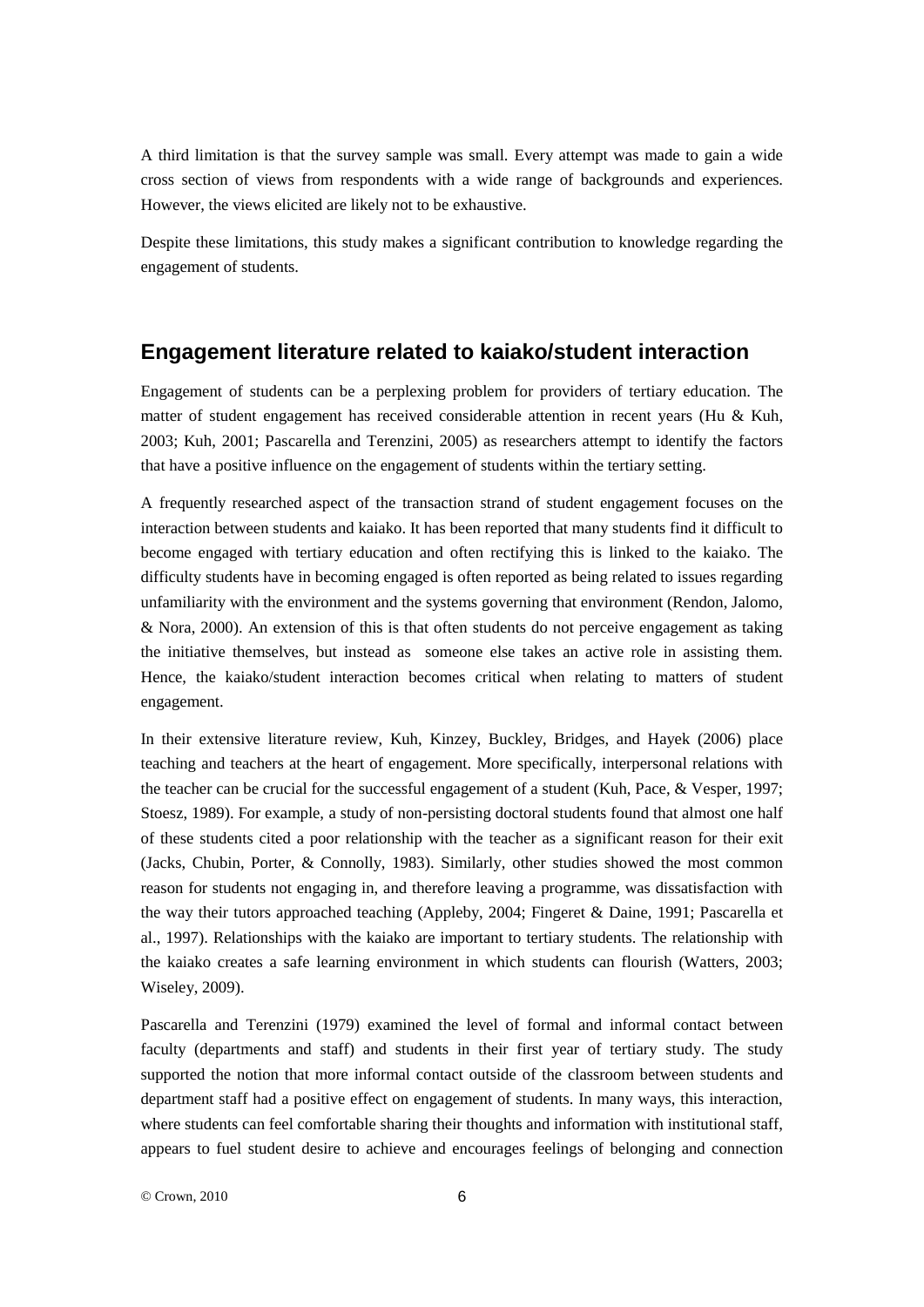with the academic community, leading to engagement. "In general, for most students most of the time, the more interaction with faculty the better" (Kuh et al., 2006, p. 41).

#### **Research approach and methods**

The case study reported in this paper adopted a mixed-method integrated design research approach, with both quantitative and qualitative methods used at different points. The rationale for using this particular design was to attain a greater integration of the different method types and to yield a depth and breadth of information that was not possible if only one approach had been selected. This approach is called triangulation and is often advanced as the main advantage of the mixed-methods approach. In this study, triangulation enabled increased assessment of the influences or multiple factors that influenced the results.

#### The student survey

The student survey sought student perceptions using a forced choice questionnaire. Hu and Kuh (2003) argue that self-reports are generally valid if they meet three conditions: the information requested is known to respondents, the questions are phrased clearly and unambiguously, and respondents think the questions merit a serious and thoughtful response.

The questionnaire contained four scales gauging: motivation; transactions within the institutional setting—teachers and teaching; transactions within the institutional setting—institutional culture; and non-institutional influences.

The paper-based survey was distributed within the institution to a sample of first-time enrolled students representative of gender, age and ethnicity. Students were asked firstly how important each item was in engaging them, and secondly how well the institution was doing in this regard. Using a Likert-type scale, respondents had five options to choose from when scoring each of the two areas for each item. When relating to how important each item was, the choices were: very important, important, little importance, no importance and not applicable. When asked to rate how well the institution was performing in each item, the choices were: very well, quite well, not well, poorly, not applicable.

#### Sampling

From the total student population, a small representative sample of 1500 students was selected by simple random sampling. The overall response rate, adjusted for unusable responses was 17.9 percent. Demographic information is detailed in Table 1.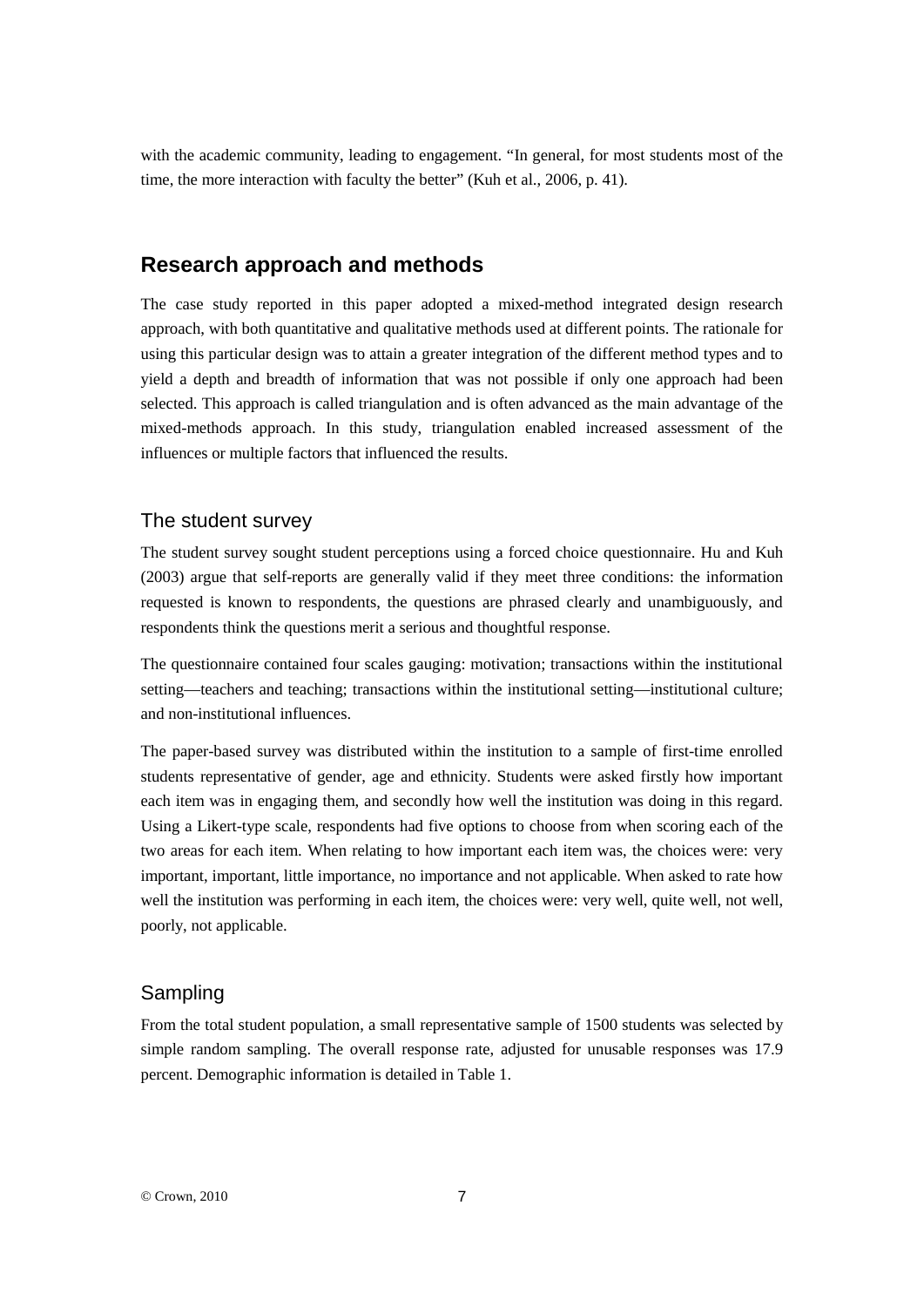#### Table 1 **Demographic information of respondents**

| Gender               | Female<br>Male                                   | 68.1%<br>27.5%                          |
|----------------------|--------------------------------------------------|-----------------------------------------|
| Age                  | Under 20<br>Over 21                              | 3.3%<br>92.7%                           |
| Mode of study        | Face-to-face<br>Distance                         | 84.8%<br>15.2%                          |
| Method of study      | Part-time<br>Full-time                           | 65.6%<br>29.7%                          |
| Ethnicity            | NZ Pakeha<br>Māori<br>Pasifika<br>Asian<br>Other | 45.4%<br>32.1%<br>10.0%<br>8.9%<br>4.6% |
| <b>Total returns</b> | n                                                | 273                                     |
| Response rate        |                                                  | 17.9%                                   |

#### The student interviews

The student survey was made up of six sections of open-ended questions. These questions related to the areas of student agency, support services, student–teacher relationships, social integration, adaptation, and approaches to learning. At the time of the survey, students were asked to complete and return a permission slip if they were interested and available to be contacted for a follow-up interview related to the matter of engagement. Ten students who completed their permission slip and retuned this with their questionnaire were selected for interview. Results from these interviews are not reported within this case study.

#### The teacher survey

An e-copy of the teacher survey was sent to all kaiako currently employed within Te Wānanga o Aotearoa. The questionnaire mirrored that of the students so that data could be compared easily. This data is not reported in the following results or discussion sections of this case study.

#### **Data analysis**

Within this case study, inductive analysis was used to interpret the quantitative data. This inductive approach enables patterns, themes, and categories of analysis to "emerge out of the data rather than being imposed on them prior to data collection and analysis" (Patton, 1990, p. 390). According to Dey (1993, p. 99), a natural creation of categories occurs with "the process of finding a focus for the analysis, and reading and annotating the data". These categories, while related to an appropriate analytic context, must also be rooted in relevant empirical material: "The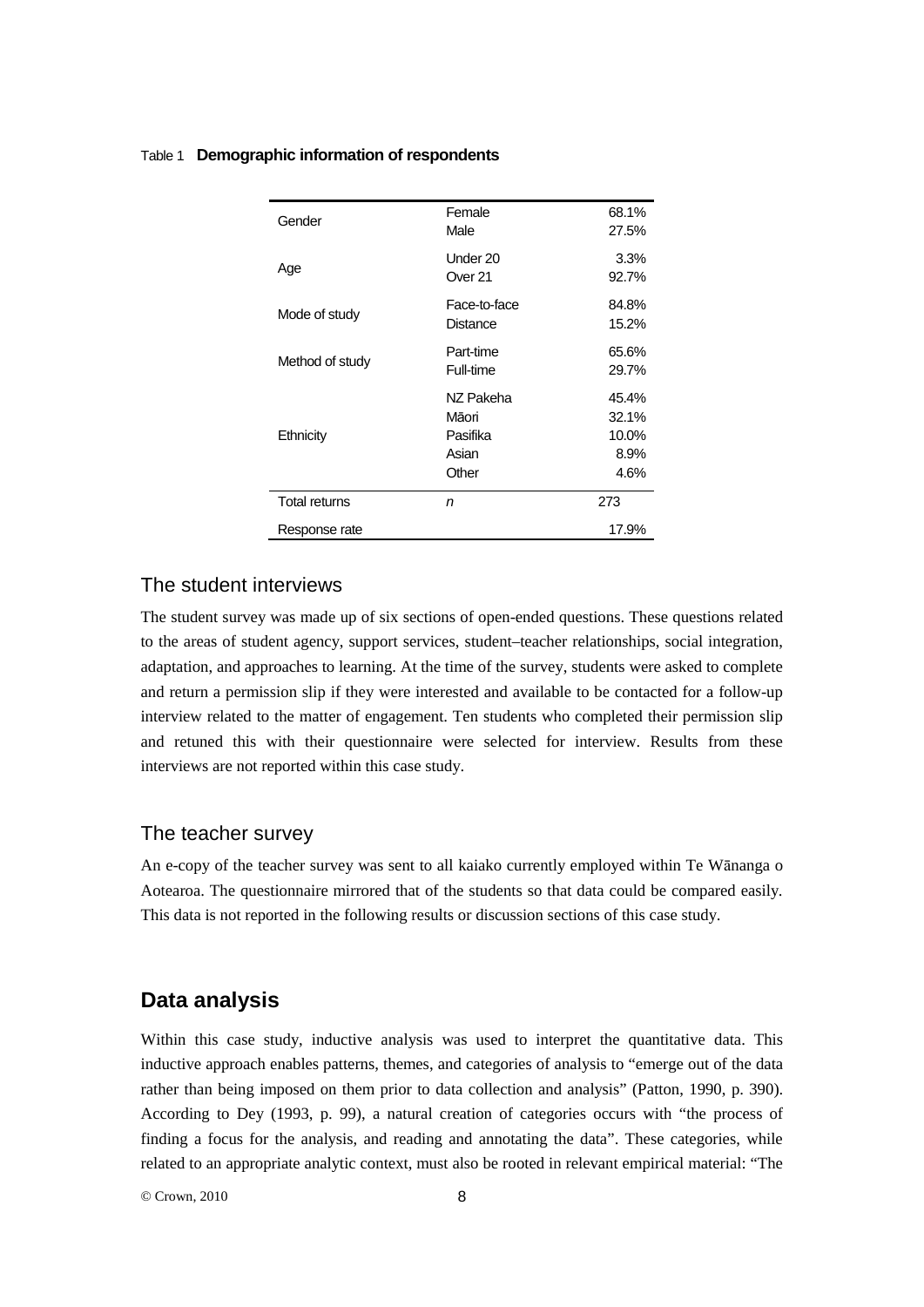analyst moves back and forth between the logical construction and the actual data in a search for meaningful patterns" (Patton, 1990, p. 411). The meaning of a category is "bound up on the one hand with the bits of data to which it is assigned, and on the other hand with the ideas it expresses" (Dey, 1993, p. 102).

The analysis and interpretation of research data in this study sought to explain and describe the nature and variety of issues confronting student engagement in relation to the kaiako/student interaction.

# **Findings**

#### Rationale for the focus of results and discussion

Within the larger study, a great deal of data was produced. Within this case study, it was decided to concentrate on the most useful data for the institution at this time, namely the kaiako/student interaction data. This was an informed decision based on the instution's current focus on supporting and growing the capability and capacity of kaiako, as demonstrated by projects related to human resources and to training and development to improve the skills of, and proivde support to, kaiako. One such project is called Mauri Tu, which addresses kaiako capability and which has links to kaiako support structures, job descriptions, qualifications, professional development, skills improvement, and expectations.

Because of this focus on kaiako capability and capacity, Question 2 (which relates to transactions within the institutional setting: teachers and teaching) was selected for analysis. This scale consisted of 26 items that related to teaching and (a) whether students found the items (questions) important, and (b) whether or not they felt their expectations were being met by the institution.

#### Results of the kaiako/student interaction items

With regard to the kaiako/student interaction scale (Question 2, 26 items), the difference between importance and performance was calculated and is provided in Table 2.

Within Table 2 where students perceive the importance score to be higher than the performance score, it can be assumed that institutions are not engaging students at an optimum level.

The first column details the item on the questionnaire relating to kaiako/student interactions. Column two contains two sections, the top section indicating the importance students place on this item and the second how well the respondent believes the institution is performing on this item. In the third column, the "importance" of the first row measures have been divided into three frequency bands. The first band, identified as "H" in the table, shows items that more than 80 percent of respondents thought to be important or very important. The second, designated as "M' or of medium importance, identifies items that between 50 and 79 percent of respondents thought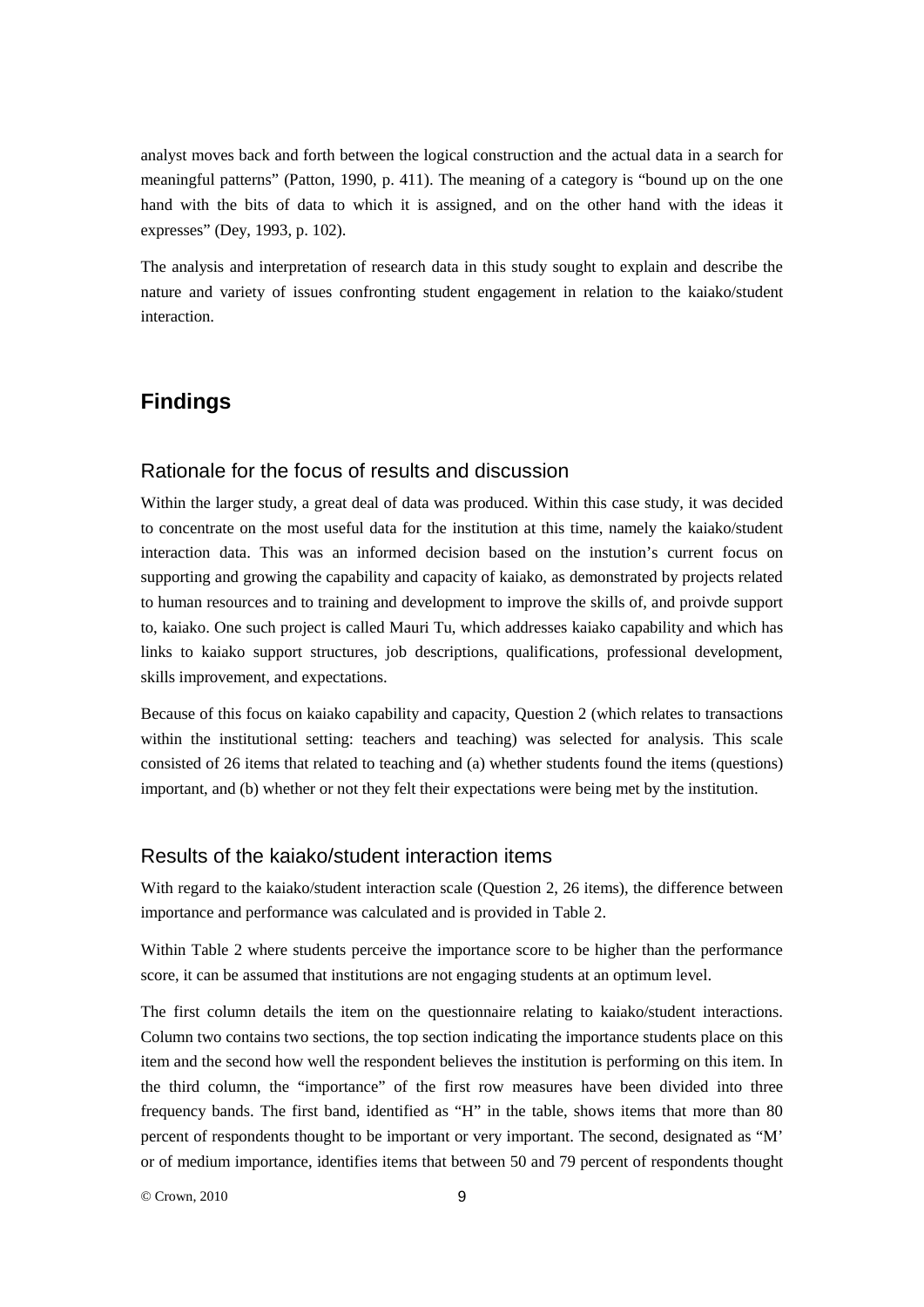were important or very important. The third band, dubbed "L", singles out items supported by fewer than 50 percent of respondents as important or very important.

On every item, a percentage difference between ratings for important/very important and perceptions of how well they were performed was calculated. It is assumed that where percentages for the "how well things were done" response exceeded the percentage response for "importance", student expectations could be said to have been met. Conversely, where respondents scored items more highly on importance than on how well things were done, student expectations were not met. The examination of the extent these differences could be due to chance using the t-test for dependent means in which the mean scores of importance and performance are correlated to produce an indicator of significance. Where the t-test indicated that the probability of differences being due to chance was less than 5 percent  $(p<0.05)$ , we considered the difference to be significant. In Table 2, plus (+) and minus (-) signs were used to show where the differences were significant. The minus (-) signs indicate where importance scores exceeded performance scores significantly; the plus (+) signs show where institutions' performance exceeded importance significantly.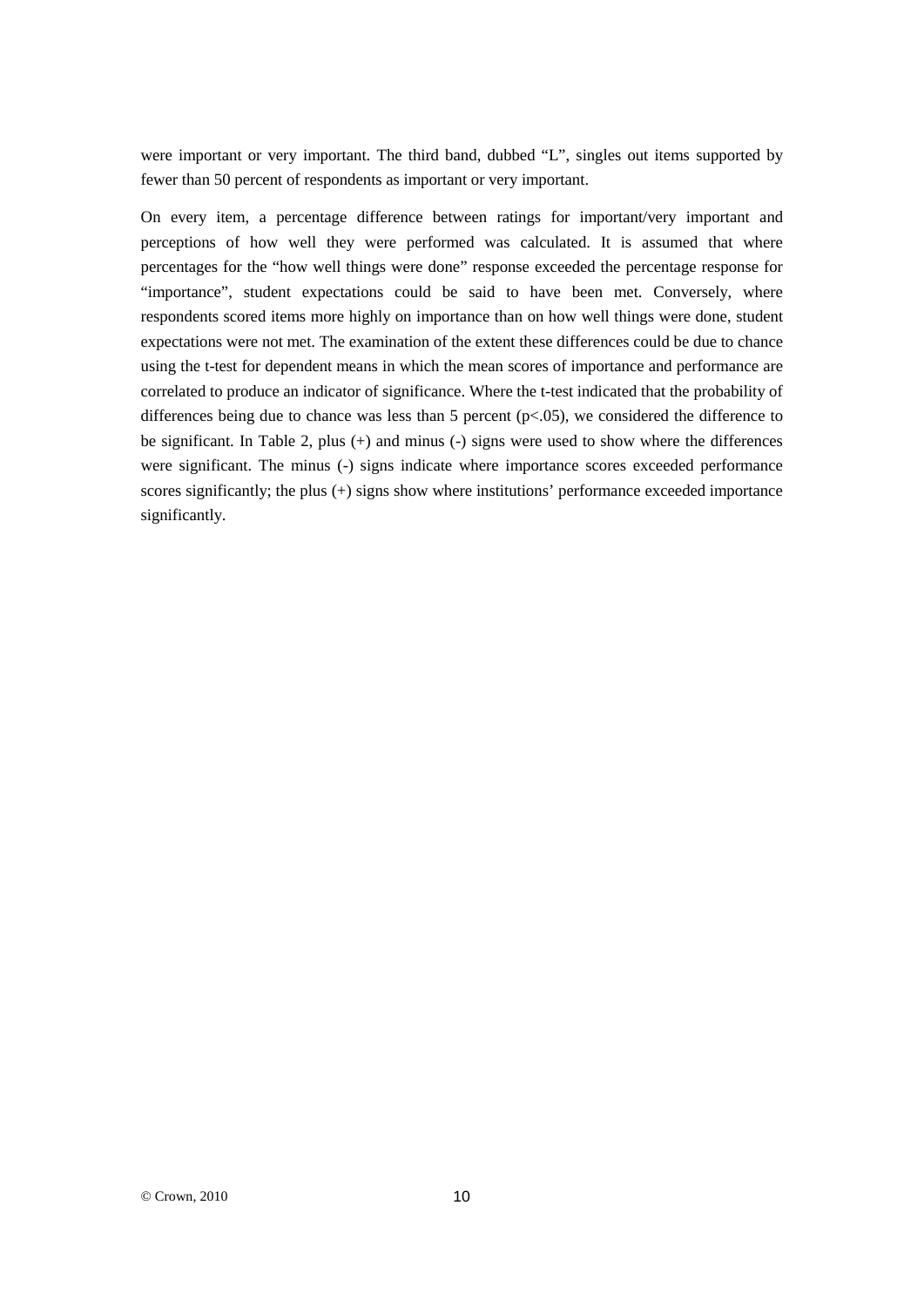## Table 2 **Transactional scale: Importance to students and perceptions of institutional performance**

|                                                                            | Importance             | н                        |
|----------------------------------------------------------------------------|------------------------|--------------------------|
| Teachers providing prompt feedback<br>1:                                   | How well               |                          |
|                                                                            | Importance             | н                        |
| Teachers providing feedback that improves my learning<br>$\mathbf{2}$ :    | How well               |                          |
| Teachers challenging me in helpful ways<br>3.                              | Importance             | н                        |
|                                                                            | How well               |                          |
| Teaching making themselves available to discuss my learning<br>4:          | Importance             | н                        |
|                                                                            | How well               | $\ddot{}$                |
| Teachers teaching in ways that enable me to learn<br>5.                    | Importance             | н                        |
|                                                                            | How well               | $\overline{\phantom{a}}$ |
| Teachers making the subject really interesting<br>6.                       | Importance             | н                        |
|                                                                            | How well               |                          |
| Teachers valuing my prior knowledge<br>7:                                  | Importance             | M                        |
|                                                                            | How well<br>Importance | +<br>н                   |
| Teachers being enthusiastic about their subject<br>8.                      | How well               | $\ddot{}$                |
|                                                                            | Importance             | н                        |
| Teachers encouraging me to work independently<br>9.                        | How well               | $\ddot{}$                |
|                                                                            | Importance             | н                        |
| 10: Teachers encouraging me to work with other students                    | How well               | $\ddot{}$                |
|                                                                            | Importance             | М                        |
| 11: Teachers recognising that I am employed                                | How well               | $\ddot{}$                |
|                                                                            | Importance             | M                        |
| 12: Teachers recognising that I have family and community responsibilities | How well               | $\ddot{}$                |
|                                                                            | Importance             | M                        |
| 13: Learning support services being available at the times I need them     | How well               | $\ddot{}$                |
| 14: Receiving helpful guidance and advice about my study                   | Importance             | н                        |
|                                                                            | How well               |                          |
| 15: Knowing how to find my way around                                      | Importance             | M                        |
|                                                                            | How well               | $\ddot{}$                |
| 16: Teachers providing opportunities to apply my learning                  | Importance             | н                        |
|                                                                            | How well               |                          |
| 17: Being given information on how systems work                            | Importance             | М                        |
|                                                                            | How well               | $\ddot{}$                |
| 18: Knowing how to contact people to get help                              | Importance             | н                        |
|                                                                            | How well               |                          |
| 19: Being challenged by the subject I am learning                          | Importance             | н                        |
|                                                                            | How well               |                          |
| 20: Having access to the learning resources I need                         | Importance<br>How well | н                        |
|                                                                            | Importance             | M                        |
| 21: Having my cultural background respected                                | How well               | +                        |
|                                                                            | Importance             | н                        |
| 22: Teachers caring about my learning                                      | How well               |                          |
|                                                                            | Importance             | M                        |
| 23: Learning to effect change in the community/society                     | How well               | $\ddagger$               |
|                                                                            | Importance             | M                        |
| 24: Being encouraged to question teachers' practice                        | How well               | +                        |
|                                                                            | Importance             | н                        |
| 25: Staff creating a pleasant learning environment                         | How well               | $\ddot{}$                |
|                                                                            | Importance             | н                        |
| 26: Learning to use subject knowledge in practice                          | How well               |                          |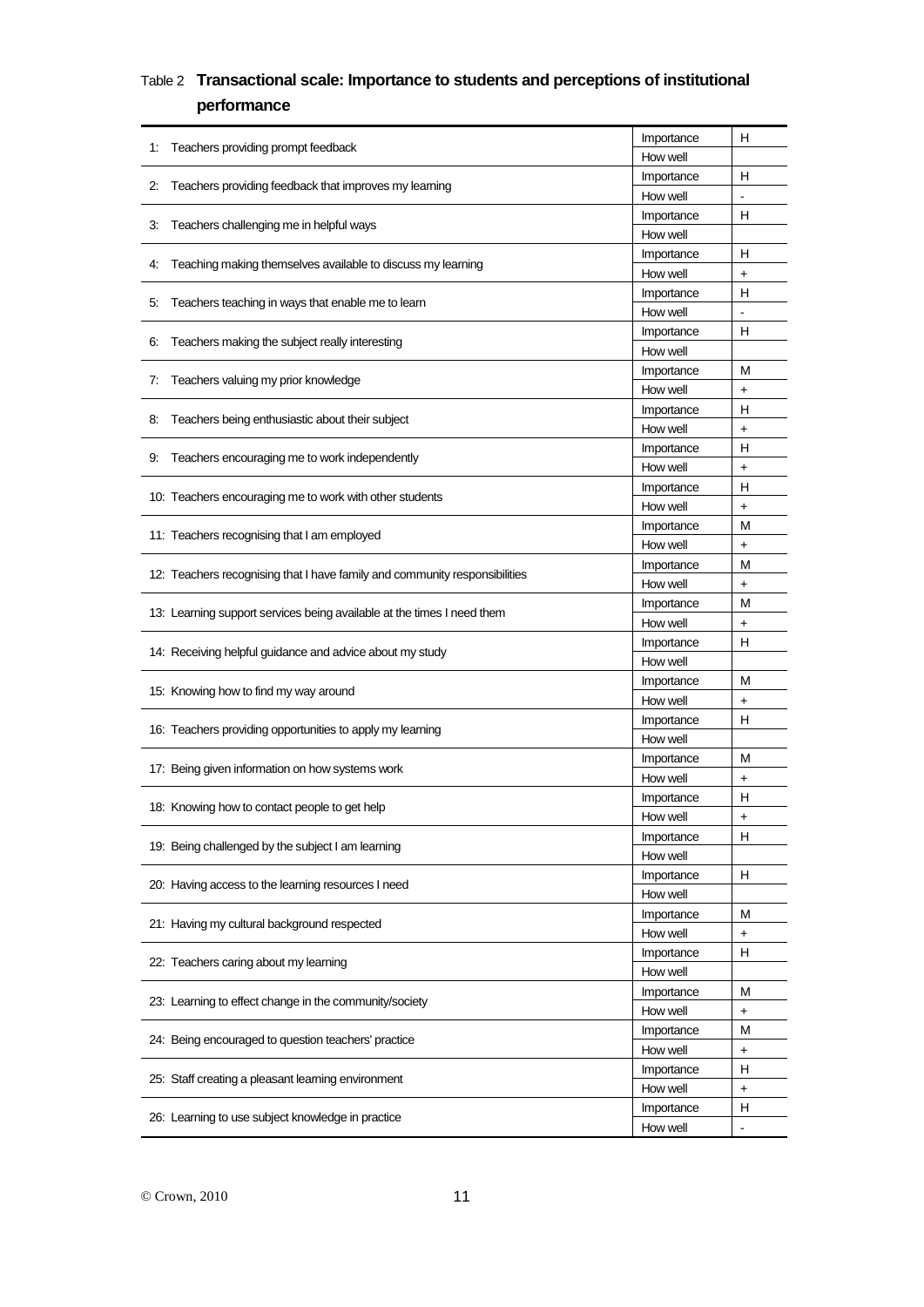#### Interpretation of results

Seventeen of the 26 items were considered to be of high importance by respondents. Nine of 26 were considered medium importance. This means that none of the items in this scale were perceived to be of low importance. These results show the importance of the interaction between teacher and student.

Fifteen of the 26 items indicated a plus (+) sign, showing the institutions' performance scores exceeded importance scores significantly. Conversely, three of the 26 items indicated a minus (-), showing the importance scores exceeded performance scores significantly. This meant that the remaining 8 items did not show a significant indicator of difference.

Also, percentages relating to responses were measured with regard to the teacher interaction scale and showed that Te Wānanga o Aotearoa has three areas where kaiako are underperforming when percentages between importance and performance are compared. Underperformance is deemed a margin of 10 percent or greater. These three areas are:

- teachers providing feedback that improves my learning
- teachers teaching in ways that enable me to learn
- learning to use subject knowledge in practice.

## **Discussion: Te Wānanga o Aotearoa performance in meeting expectations**

Within this section, results are used as the basis for a discussion aimed at understanding the influence of kaiako on student engagement. Specifically, the kaiako/student interaction items will be used to address the question: "How do kaiako influence student engagement?"

The results show that kaiako are indeed an important factor when discussing matters relating to engagement. Findings showed that kaiako have a significant effect on the engagement. Quality kaiako and positive relationships between kaiako and their students are pivotal to supporting a student's ability to be engaged. There are important findings related to kaiako that are specific to the institution and which the institution can use. Results showed that students felt the kaiako had a good connection with them. This is not surprising considering that Te Wānanga o Aotearoa is an institution that is based on Māori tikanga and attracts a high proportion of Māori students. These students would feel a high degree of connectedness because of this factor. However, what the results also show is that Te Wānanga o Aotearoa kaiako couldneed support in the area of pedagogy when engaging students.

Items that students reported as being of high importance represent key pedagogical skills required to engage students. Based on the results for Te Wānanga o Aotearoa, it can then be assumed that kaiako who are likely to engage students in their learning: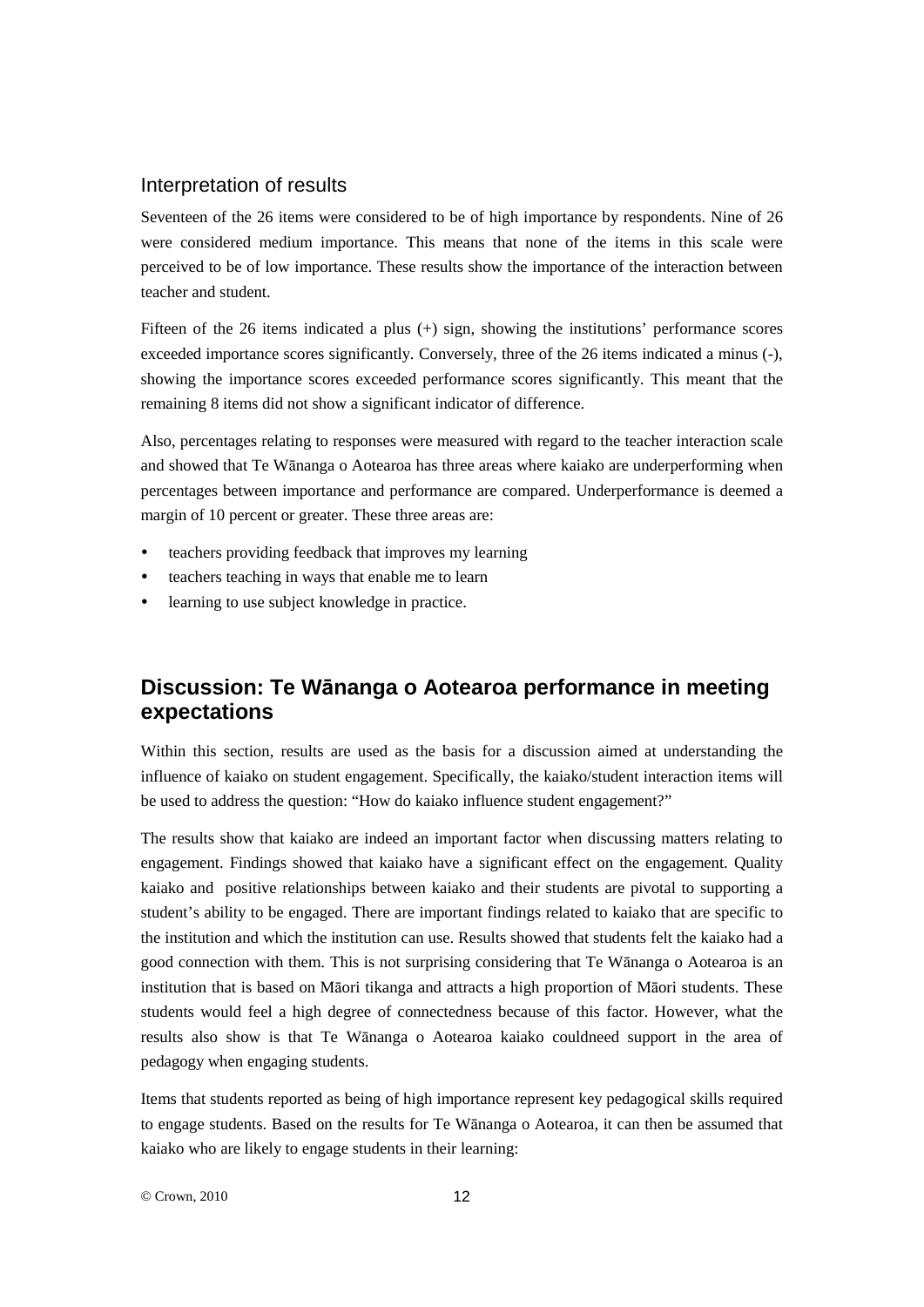- provide prompt feedback
- provide feedback that improves learning
- challenge students in helpful ways
- make themselves available to discuss students' learning with them
- teach in ways that help students learn
- make the subject interesting
- are enthusiastic about their subject
- encourage students to work independently
- encourage students to work with other students
- provide helpful guidance and advice to students about their study
- ensure that students are provided with opportunities to apply their learning
- provide contacts for people to get help
- challenge students within the subject
- provide access to learning resources
- care about the students learning
- create a pleasant learning environment
- enable students to use subject knowledge in practice.

This is no radical recipe for change. In many ways it is self-evident and relates closely to Chickering and Gamson's (1987) seven principles for good practice. These are the items that had high importance for students so they remain a good focus for institutions committed to improving student engagement with learning. The items listed show that if teachers are going to be successful at engaging students in the learning process, then they are going to need a wide variety of instructional methods, coupled with deep content knowledge. All of these items can provide useful information to kaiako interested in creating learning environments with a variety of opportunities for engagement.

Of these 17 items, students reported that Te Wānanga o Aotearoa is performing well and meeting their expectations on six of these. These are that kaiako:

- make themselves available to discuss students' learning with them
- are enthusiastic about their subject
- encourage students to work independently
- encourage students to work with other students
- provide contacts for people to get help
- create a pleasant learning environment.

So, these are kaiako characteristics that students have deemed important for their engagement in learning, and which the institution is doing well. Research has supported these factors as being significant in having a positive effect on student engagement (Russell, Ainley, & Frydenberg, 2005). This is valuable feedback for the institution. Te Wānanga o Aotearoa should confirm how these actions are adopted and evidenced by kaiako within the institution, and set in place support structures in order to continue to encourage kaiako to perform in these areas.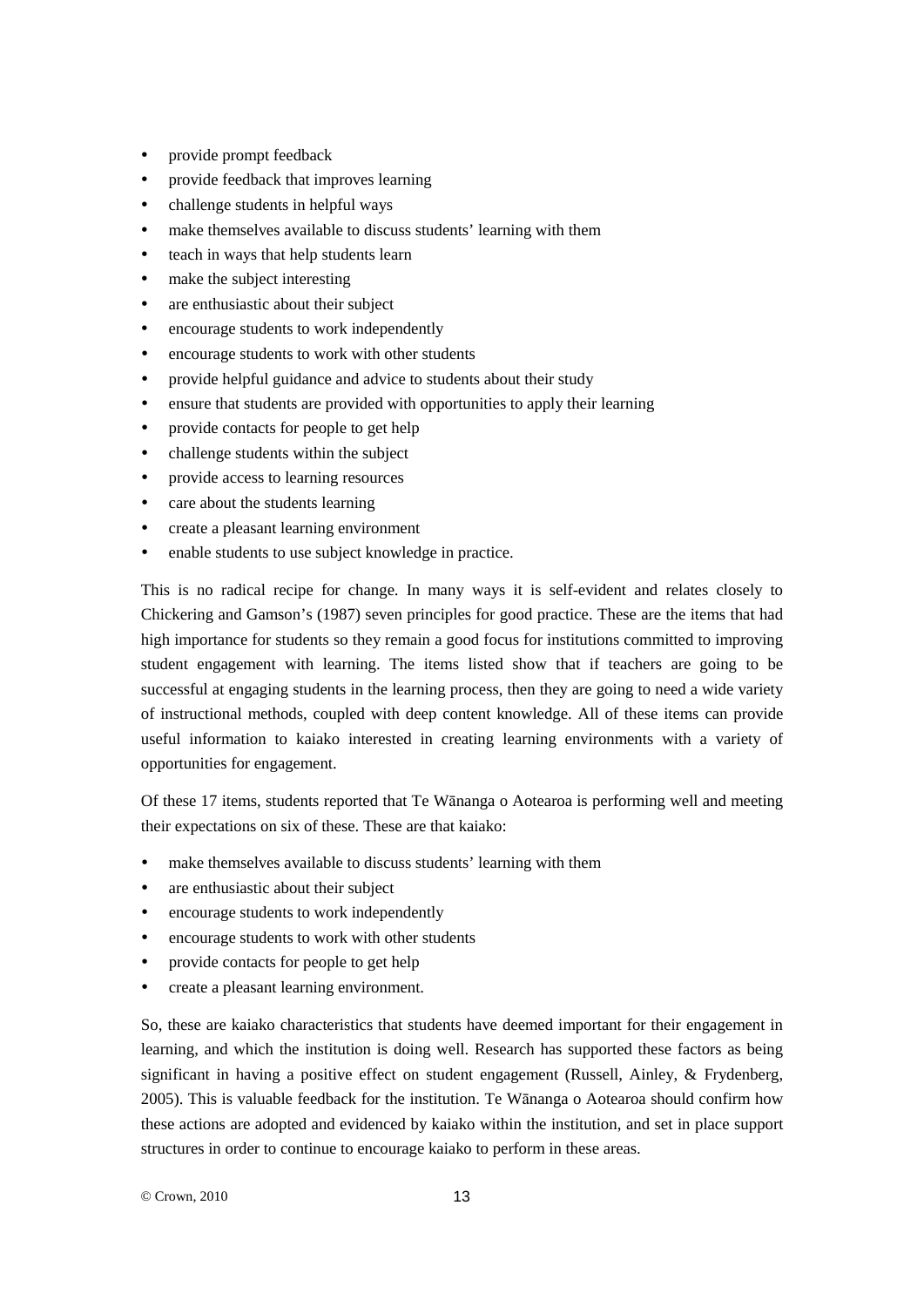Areas that may need more attention from the institution are the areas where students deem a practice important, but where they also report that the institution is underperforming. For Te Wānanga o Aotearoa, students reported this position with relation to three of these 17 items. These items are the need to:

- provide feedback that improves learning
- teach in ways that help students learn
- enable students to use subject knowledge in practice.

The available literature supports this research finding by stating that when student engagement is low within an institution, some critical factors related to the kaiako should be closely examined, such as the qualities of the kaiako, and appropriateness of the pedagogy used (Korkmaz, 2007). This finding is further supported by researchers within the field of student retention such as Astin (1993), who identified that teachers with a student orientation had more effect on student outcomes than almost any other environmental variable.

This finding is informative in that, although the institution in question has a high proportion of non-traditional students, it mirrors the findings within literature based on traditional students or non-traditional students within mainstream institutions. Data analyses showed a recurrent emphasis placed on teaching and kaiako/student interaction by participants. Through the data, this factor was perceived as both an enabling and inhibiting factor of engagement, depending on the quality of kaiako and pedagogy. It is acknowledged that the job of the kaiako is challenging, but this research shows it is a crucial factor in increasing student engagement within Te Wānanga o Aotearoa.

Due to the effect that a kaiako can potentially have on a student's ability to be engaged or not, it would make sense that kaiako need to know that good teaching is important within the lives of students and important to the students' whānau (family) and community as a whole, as well as to the survival and reputation of the employing institution (Wiseley, 2009). A huge amount of responsibility and kaitiakitanga (guardianship) is gifted to kaiako in their role, and this needs to be clear to the kaiako, and continually reinforced by the institution.

Kaiako also need to understand that the relationship of kaiako to student is one of ako (reciprocal learning)—sometimes the teacher, sometimes the learner. This concept of ako needs to be integral in the pedagogy of every kaiako working within Te Wānanga o Aotearoa. If this concept is not acknowledged, engagement is unlikely to be enhanced. Bishop and Glynn (1999, p. 132) emphasised that power sharing and participation are "fundamental to learning for all students" and "power relations cannot change unless both parties participate". Thus, the role of the kaiako in the classroom is central to the process of practising pedagogy and negotiating power sharing in relation to learning. Done well, this relationship building will positively affect engagement.

This understanding will support one of the strongly recurring themes in the research, that student engagement can be improved where students have a positive relationship with their kaiako (Bishop & Glynn, 1999). This theme is supported by the data produced in this study. The data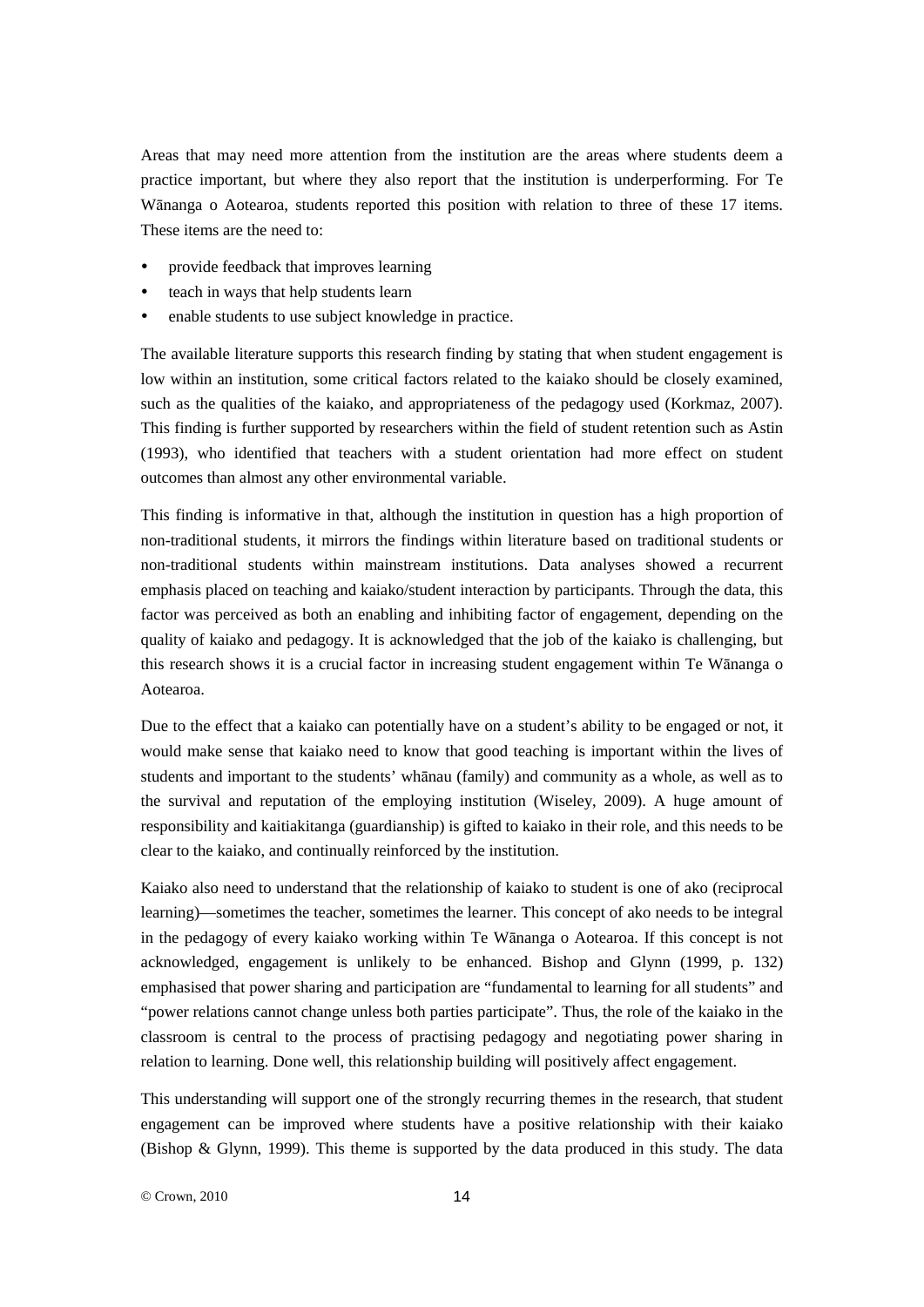show that relationships and relationship building between kaiako and their students is a key factor in positively affecting retention. Positive, professional, reciprocal relationships between kaiako and students do have major effects on student engagement. When relationships are strong and kaiako are perceived as approachable and interested, engagement will be influenced positively. This is reflected by Nugent (2003, p. 283) who states that "my approach to teaching is based on the idea that … good relationships are essential to good teaching". Where good teaching is practised, engagement will be enhanced.

The individual whom students see most often in their time with the institution is the kaiako, so that as the person who controls the learning environment, the kaiako has much potential to influence a student's engagement, either positively or negatively. Thus the kaiako is the one individual within the institution who should know the student best. It follows then that the kaiako has much influence on whether or not the student engages in, and ultimately remains in, tertiary study.

Research conducted by Nikora, Levy, Henry, and Whangapirita (2002) identified that students often had difficulties with adjusting to the teaching and learning skill required for tertiary level. Students can be disconcerted by the characteristics or pedagogy of kaiako (e.g., at being left to manage their own learning, at the kaiako not matching the style of the learner with the style of delivery, with kaiako being unapproachable, and the lack of help available to students). When the kaiako/student connection or the teaching is poor, engagement is jeopardised. However, on the positive side, when the relationship and teaching are positive, engagement can be increased. Clearly then, establishing positive, reciprocal relationships between students and their kaiako is fundamental for students to be engaged. As Abbott-Chapman and Edwards (1998), Hall, May, and Shaw (2001) and Promnitz and Germain (1996) note, caring relationships are pivotal to student success.

#### Key proposition from the data and discussion

It is often accepted that many kaiako and institutions already do their utmost to give students a quality experience. How to engage students should be a focus for tertiary institutions and their kaiako . This should involve ongoing professional development monitoring.

#### Kaiako need engagement related training

Numerous studies have indicated that an effective kaiako contributes positively to student engagement. As stated previously, the kaiako is a key to successful engagement. Knowing this, it is proposed that kaiako need a set of specific skills in order to have a positive effect on student engagement. In order to include key skills in kaiako (teachers') practice, internal and external training may be required, and should be strongly encouraged by the institution. The principles of student engagement need to be incorporated into pedagogy. It is suggested that this type of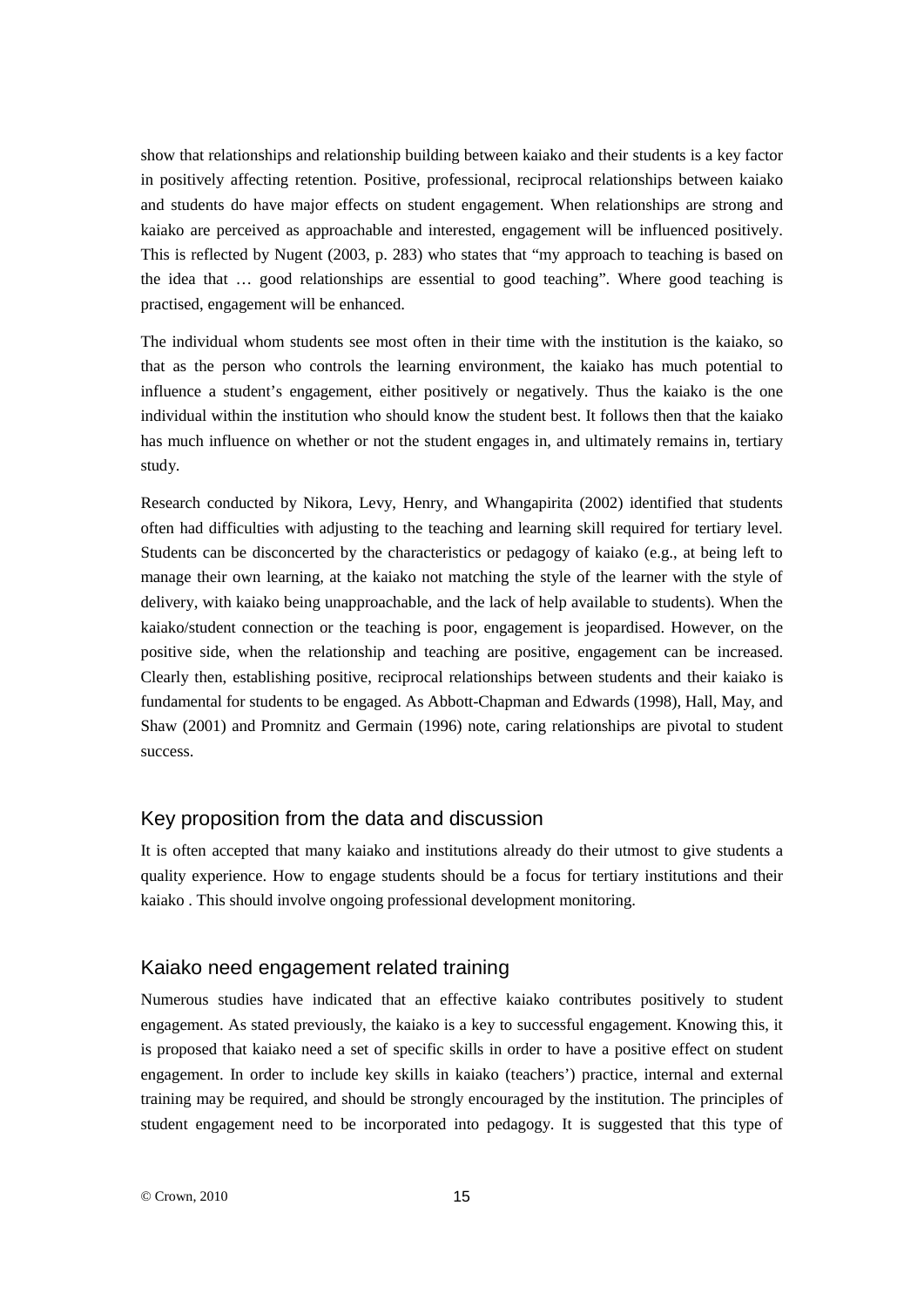training on key skills would provide the kaiako with useful tools to enable them to have a positive effect on the engagement of students within their care.

Particular quality challenges in the tertiary sector are, as in business, born of resource constraints. Time and money are both critical, and more often than not, rare resources. Particular challenges include the development of professional competence where there are conflicting needs, including meeting student expectations while recruiting credible academic staff. Pedagogical expertise may not always be a criterion for selection of staff, particularly where it is assumed that well-designed courses are the most important factors for learners, or that higher educational expertise on entry is sufficient training for kaiako. However, careful recruitment of staff and a sensitive staff orientation programme should be backed up by a staff development programme. This institution would do well to consider such propositions in projects linked to kaiako capability, such as Mauri Tu.

## **Concluding thoughts**

This case study highlights that kaiako actions are critical to institutional efforts to increase student engagement. It has detailed engagement literature and data from a survey of students enrolled for the first time in higher education programmes in Te Wānanga o Aotearoa in order to address the question: "How do kaiako influence student engagement?" In answering the question, three areas of focus for Te Wānanga o Aotearoa were identified in order to increase student engagement. This identification has the potential to result in a provisional agenda for action.

In terms of engagement within this unique tertiary environment of Te Wānanga o Aotearoa, this research is timely, and has the capacity to redirect the institution's thinking in terms of engaging its students, which can lead to an enhanced educational experience for the students, their families and communities, the institution, and the New Zealand tertiary landscape as a whole.

## **References**

- Abbott-Chapman, J., & Edwards, J. (1998). *Student support: Everyone's business*. Paper presented at the 3rd National Equity and Access Conference, Yeppoon, Queensland.
- Appleby, Y. (2004). Researching adult learners' lives. *Literacy Today*. *32*, 22.

Astin, A. (1993). *What matters in college*. San Francisco: Jossey-Bass.

- Bishop, R., & Glynn, T. (1999). *Culture counts: Changing power relations in education.* Palmerston North: Dunmore Press.
- Chapman, E. (2003). Alternative approaches to assessing student engagement rates. Practical Assessment, *Research and Evaluation*, *8*(13). Retrieved 10 November 2009, from [http://www.PAREonline.net/getvn.asp?v=8&n=13](http://www.pareonline.net/getvn.asp?v=8&n=13)
- Chickering, A., & Gamson, Z. (1987). Seven principles for good practice in undergraduate education. *AAHE Bulletin*, *39*(7), 3–7.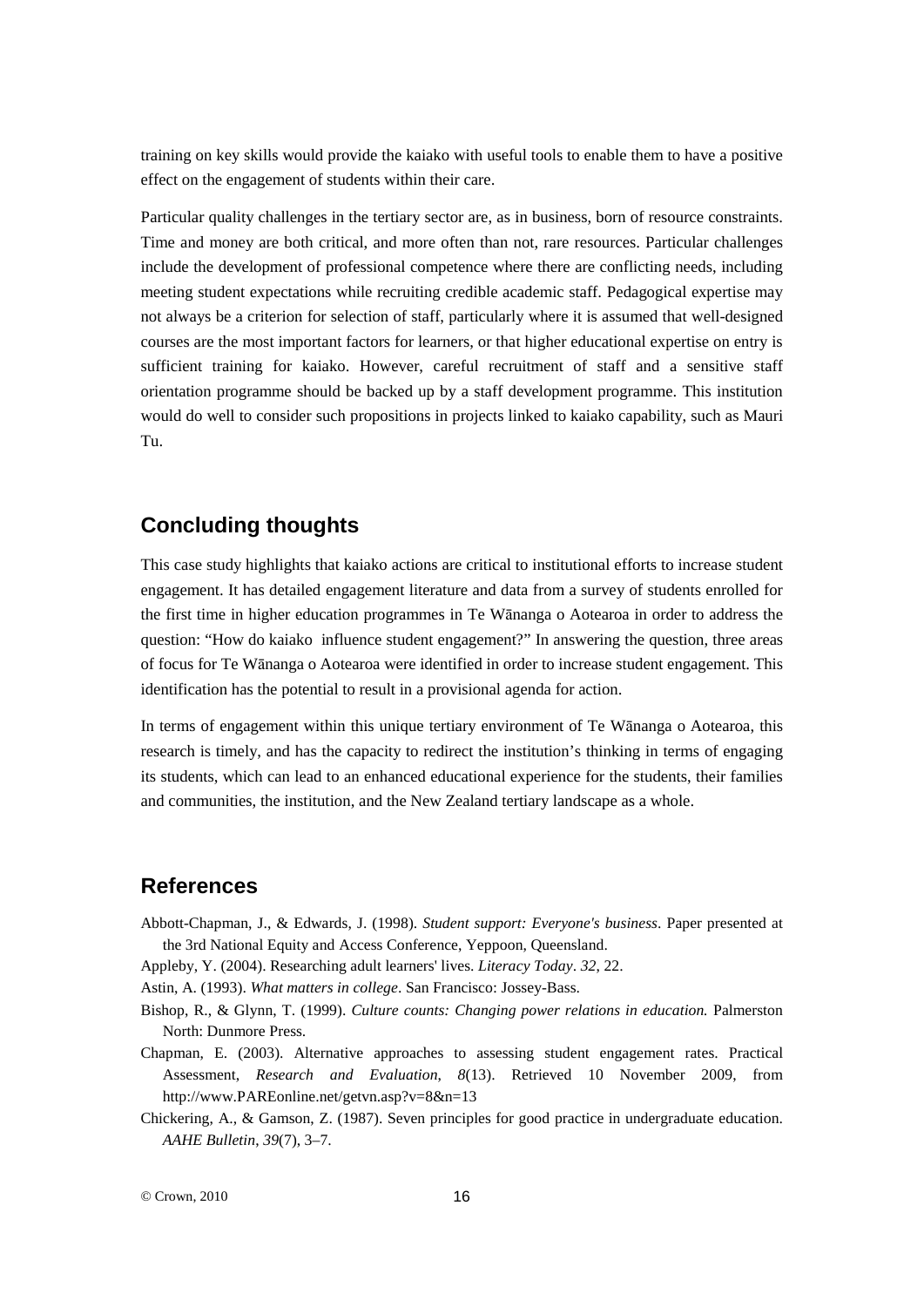- De Silva, R. (1993). *Unlocking the door: Barriers to Maori participation in tertiary education, the case of Otago University.* Unpublished thesis, University of Otago.
- Dey, I. (1993). *Creating categories*. London: Routledge.
- Fingeret, H., & Daine, S. (1991). *They really put a hurtin' on my brain: Learning in literacy volunteers of New York City*. New York: Literacy Volunteers of NYC.
- Hall, J., May, S., & Shaw, J. (2001). Widening participation: What causes students to succeed or fail? *Educational Developments*, *2*(1), 5–7.
- Hu, S., & Kuh, G. (2003). Maximising what students get out of college: Testing a learning productivity model. *Journal of College Student Development*, *44*(2), 185–203.
- Jacks, P., Chubin, D., Porter, A., & Connolly, T. (1983). The ABC's of ABD's: A study of incomplete doctorates. *Improving College and University Teaching*, *31*(2), 74–81.
- Korkmaz, I. (2007). Teachers' opinions about the responsibilities of parents, schools, and teachers in enhancing student learning. *Education*, *127*(3), 389–399.
- Kuh, G. D. (2001). *The national survey of student engagement: Conceptual framework and overview of psychometric properties.* Bloomington, IN: Indiana University Center for Postsecondary Research and Planning.
- Kuh, G., Kinzie, J., Buckley, J., Bridges, B., & Hayek, J. (2006). *What matters to student success: A review of the literature.* Commissioned Report for the National Symposium on Postsecondary Student Success: Spearheading a dialog on student success.
- Kuh, G., Pace, C., & Vesper, N. (1997). The development of process indicators to estimate student gains associated with good practices in undergraduate education. *Research in Higher Education*, *38*(4), 435–454.
- Nikora, L., Levy, M., Henry, J., & Whangapirita, L. (2002). *Addressing the recruitment and retention of Maori students in tertiary education institutions: A literature review.* Hamilton: University of Waikato.
- Nugent, D. (2003). Teaching for learning. In N. Zepke, D. Nugent & L. Leach (Eds.), *Reflection to transformation: A self help book for teachers* (pp. 71–88). Palmerston North: Dunmore Press.
- Pascarella, E., & Terenzini, P. (1979). Student-faculty informal contact and college persistence: A further investigation. *Journal of Educational Research*, *72*(4), 214–218.
- Pascarella, E. T., & Terenzini, P. T. (2005). *How college affects students: a third decade of research*. San Francisco: Jossey-Bass.
- Pascarella, E., Whitt, E., Edison, M., Nora, A., Hagedorn, L., & Yeager, P. (1997). The 'chilly climate' for women and cognitive outcomes during the first years of college. *Journal of College Student Development*, *38*, 109–124.
- Patton, M. (1990). *Qualitative evaluation and research methods* (2nd ed.). Newbury Park, CA: Sage Publications.
- Promnitz, J., & Germain, C. (1996). *Student support services and academic outcomes: Achieving positive outcomes.* Canberra, Australia: Department of Employment, Education and Training.
- Rendon, L., Jalomo, E., & Nora, A. (2000). Theoretical considerations in the study of minority student retention in higher education. In J. M. Braxton (Ed.), *Reworking the student departure puzzle.* Nashville, Tennesee: Vanderbilt University Press.
- Russell, V., Ainley, M., & Frydenberg, E. (2005). *Schooling issues digest: Student motivation and engagement.* Retrieved 25 February 2010, http://www.dest.gov.au/sectors/school\_education/ publications\_resources/schooling\_issues\_digest/schooling\_issues\_digest\_motivation\_engagement.h tm

Smith, L. (1999). *Decolonizing methodologies: Research and indigenous peoples*. London: Zed Books. Stoesz, D. (1989). Doctoral education: A student's phenomenology. *Education Digest*, *14*(1), 46–51.

© Crown, 2010 17